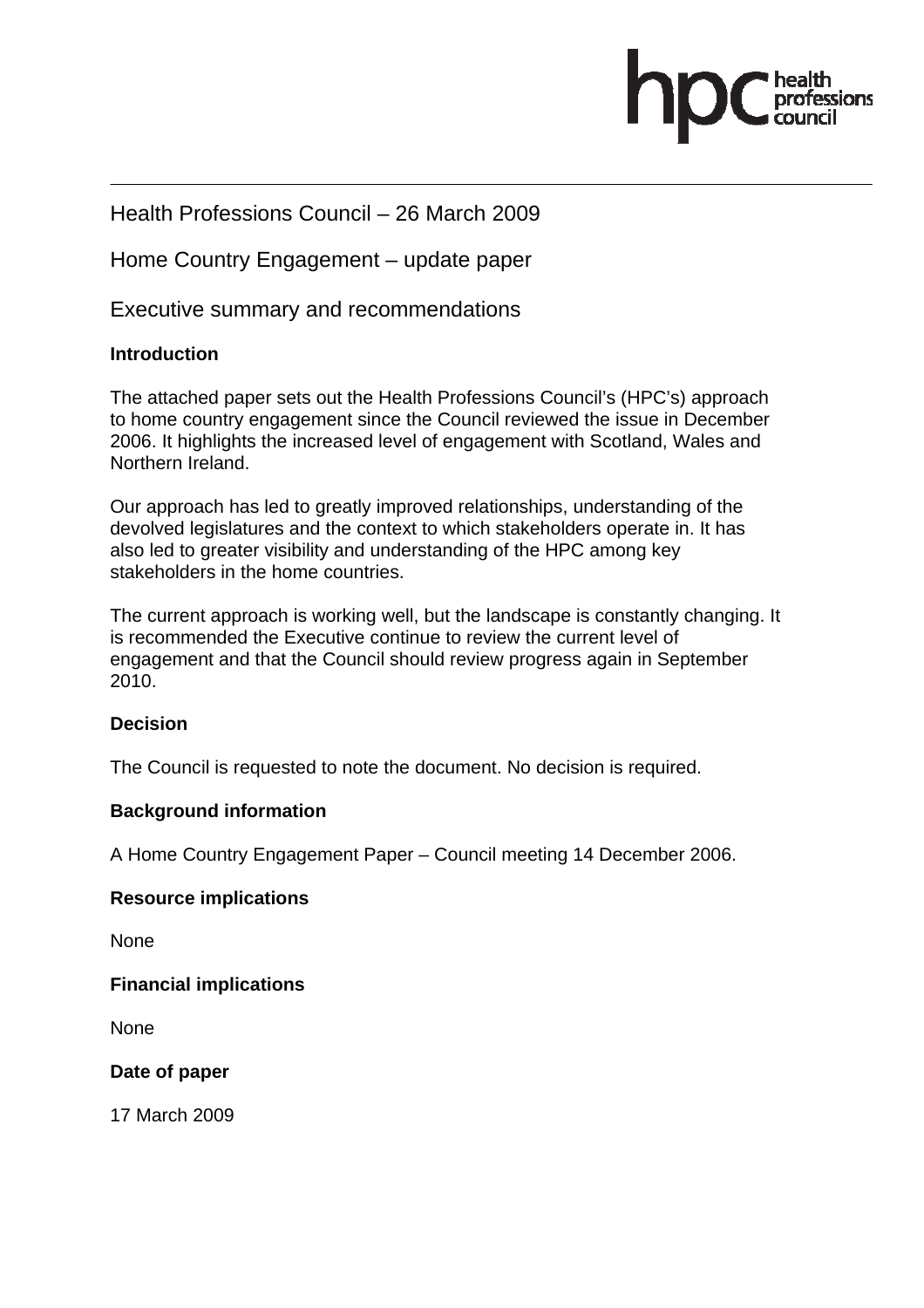# Home Country Engagement – update paper

# **1.0 Introduction**

A home country engagement paper was presented to the Council on 14 December 2006. At this meeting it was decided that the Council should review its position in two years time, when the new Public Affairs Manager had taken the work forward, to reflect on how successful the current approach has been.

This paper details the increased engagement with Scotland, Wales and Northern Ireland. Ten per cent of our registrants reside in Scotland, five per cent in Wales and three per cent in Northern Ireland. The HPC is therefore committed to providing regulation which is consistent across the UK, while relevant to the way in which healthcare is delivered in different countries, systems and contexts.

This commitment is reflected by attendance at over 150 meetings, conferences and events in Scotland, Wales and Northern Ireland. A total of 57 Fitness to Practise hearings have also been held in the home countries since May 2007. It is our statutory duty to hold a hearing in the home country and our Fitness to Practise Department also has a policy for holding hearings outside of London in England.

### **2.0 Links with home country health departments**

Devolution has led to increasing divergence between the different models for the NHS with the devolved administrations often having different priorities. Each of the devolved countries has its own political dynamic and policy communities that point health policy in different strategic directions.

Whilst professional statutory regulation remains a UK-wide issue, it is important for the HPC to be aware of changes to the way that healthcare is being delivered in the different countries, contexts and systems.

### **2.1 Scotland**

When new professions are brought into statutory regulation by the HPC the relevant legislation has to be approved by both Parliament and the Scottish Parliament.

The Executive has developed a close working relationship with the Scottish Health Directorates especially it's Regulatory Unit. This involves regular update meetings and providing briefings to the Cabinet Secretary for Health and Wellbeing, for example on the work we have done to prepare for the regulation of practitioner psychologists.

Links with the Health and Sport Committee in Scotland have also been developed in the lead up to the Health Care and Associated Professions (Miscellaneous Amendments and Practitioner Psychologist) Order 2009 being debated by the Committee. The Executive will provide a briefing in March 2009 to be included in the Committee papers for the debate.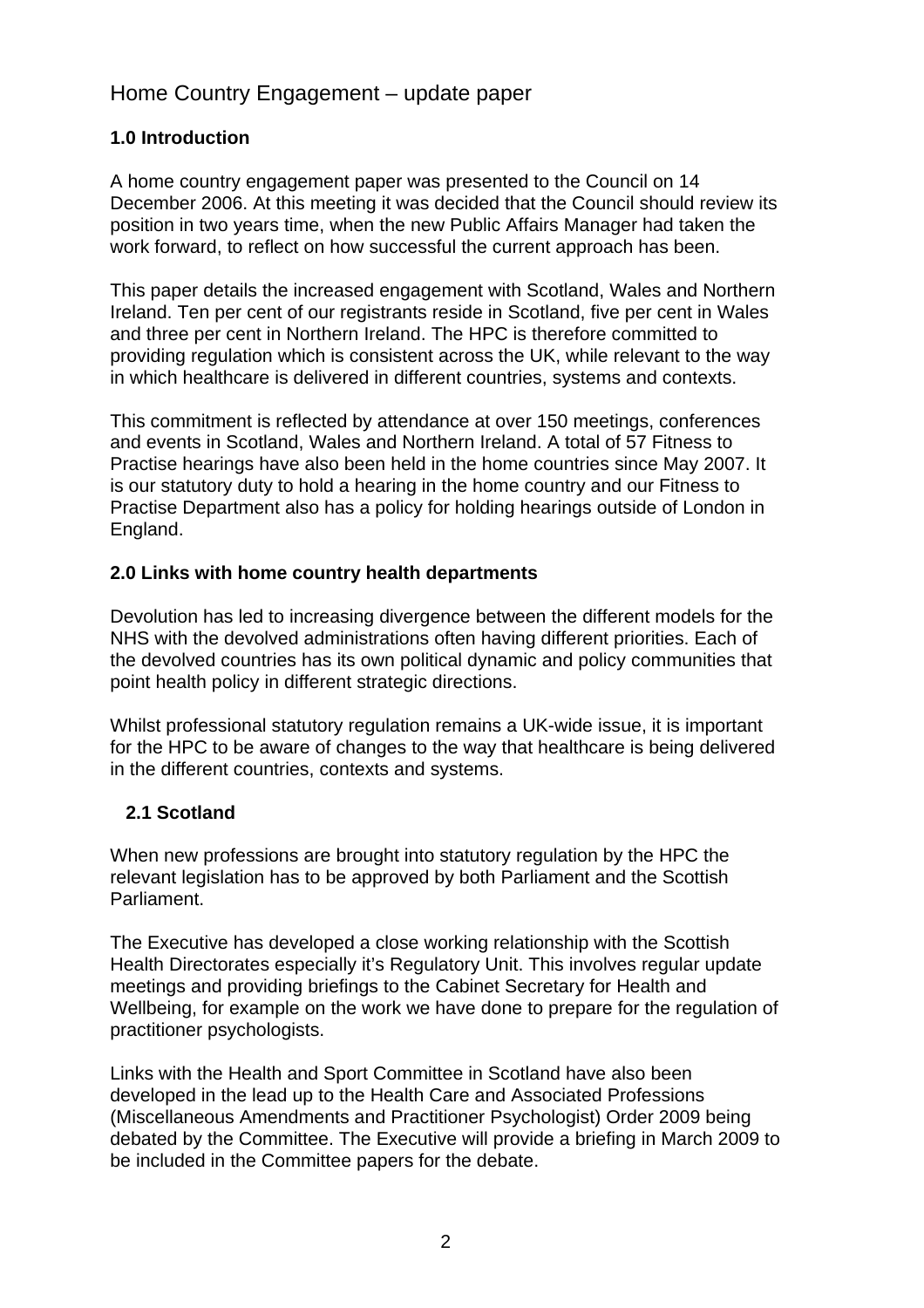### **2.2 Wales and Northern Ireland**

Similarly, the Executive has developed close links with the Welsh Assembly Government Health Department and the Northern Ireland Department of Health, Social Service and Public Safety. Update meetings are now being held regularly to ensure sharing of information and ongoing communication.

#### **3.0 Political monitoring in devolved legislatures**

Scotland, Wales and Northern Ireland has its own political dynamic and set of priorities. The Public Affairs Manager closely monitors the political situation in the Scottish Parliament, the National Assembly for Wales and the Northern Ireland Assembly on an ongoing basis.

While we may not have an office in Scotland, Wales and Northern Ireland it is essential that we are aware of the political situation and issues that may affect us as organisation so that we can respond in a timely and effective manner.

Alerts are set up so that we receive relevant information such as parliamentary questions, committee reports and debates by email. Relevant information is then distributed to the Executive. For example, when Ken Macintosh MSP asked a Scottish Parliamentary Question about whether educational psychologists should be regulated by the HPC in March 2008, the Chief Executive and Public Affairs Manager were then able to arrange a meeting in Edinburgh to answer any questions Ken Macintosh MSP had about this issue and to brief him about the HPC and how we were preparing for regulation of the practitioner psychologists.

#### **4.0 Home country political party conferences**

Exhibiting and networking at the various party conferences in Scotland, Wales and Northern Ireland has proved invaluable. It has provided the HPC with a unique opportunity to meet a range of key stakeholders – members of parliament, professional body contacts, regulators, health organisations and charities – in an informal setting.

Many working relationships have been developed as a result of this initial contact. Below are some examples which show successful engagement following the conferences. We exhibit at the main party conference in each home country as we don't have the staff and resources at this stage to attend all the political party conferences across the home countries.

#### **4.1 Scottish National Party annual conference**

• After meeting at the conference in October 2007, Michael Matheson MSP (an occupational therapist previously on the HPC Register), agreed to sponsor our week long exhibition space and reception in the Scottish Parliament. Regular contact, including at the 2008 SNP conference, has led to a greater understanding of how the Health and Sport Committee (of which he is a member) operates.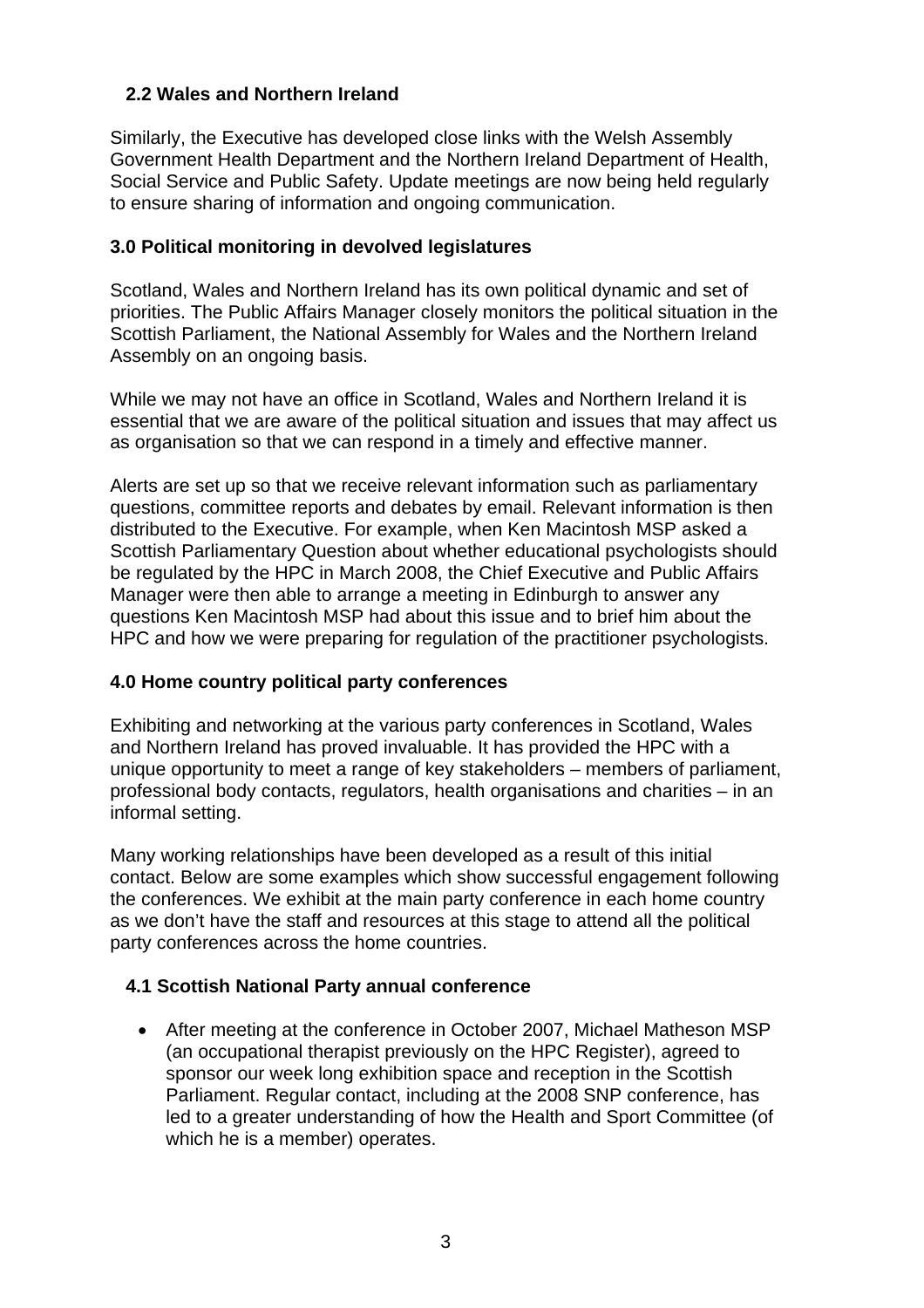- The Deputy First Minister and Cabinet Secretary for Health and Wellbeing, who was pleased to have us exhibit at the conference and visited our stand, accepted our written invitation to be guest speaker at our parliamentary reception on 18 March 2008.
- Introductions and subsequent meetings were held with Scottish leads from professional bodies following the conferences. For example, with the Chartered Society of Physiotherapy (CSP).
- After initially meeting at the SNP conference in 2007, the Public Affairs Manager and Communications Manager met with the Head of Policy and Campaigns at Help the Aged in Scotland in July 2008. This meeting helped facilitate ways of working together and communicating our 'Be healthwise' campaign to older people and their carers in the lead up to the campaign.

### **4.2 Welsh Labour Party annual conference**

- Attending and exhibiting at this conference in February 2008 opened up contacts with Welsh leads from professional bodies and subsequently led to meetings and good working relationships. The CSP helped promote and attended the Employer Events in Cardiff in 2008. A joint meeting with three of the professional bodies, the College of Occupational Therapy, Royal College of Speech and Language Therapists and the CSP, also took place in September 2008. The plan is to have annual joint professional body meetings in Wales and extend this to other home countries.
- Welsh versions of the public information leaflet and a Welsh banner were developed for this conference and other events such as the Employer Events in Cardiff.

### **4.3 Democratic Unionist Party annual conference**

• As the largest party in Northern Ireland, the conference in November 2008 provided a unique opportunity to meet with other health organisations that were also exhibiting, such as the General Medical Council, the Pharmaceutical Society of Northern Ireland (PSNI), the British Medical Association and a range of health organisations and charities. This has facilitated subsequent meetings, for example with the PSNI.

### **5.0 Improved relationships with stakeholders and opportunities for the HPC**

### **5.1 Employers**

A total of six Employer Events have been held in Edinburgh, Cardiff, Belfast and Glasgow in since November 2007. This has improved relationships with human resource directors and service managers and increased understanding about the role of the HPC across the home countries. Further events are planned in the home countries in late 2009.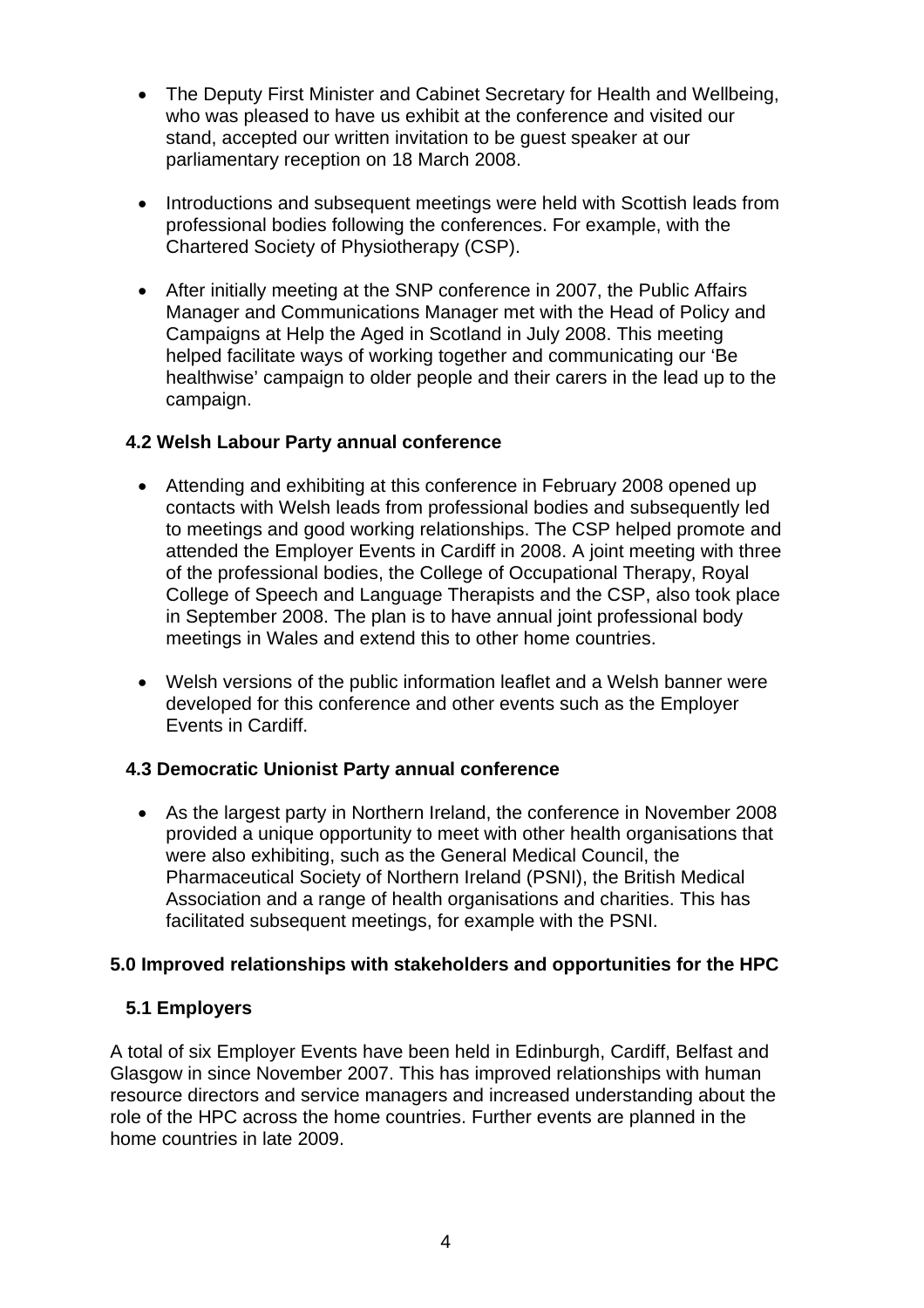# **5.2 Registrants**

# **5.2.1 Listening Events**

Since mid-2007, ten Listening Events have been held for our registrants across five different locations. Locations have included Dumfries, Glasgow, Edinburgh, Enniskillen and Craigavon. Later in 2009 we are planning to hold Listening Events in Wales.

## **5.2.2 Continuing Professional Development (CPD) talks**

The CPD Communications Manager and members of the Policy and Standards Department have delivered at least 25 CPD talks to registrants across Scotland, Wales and Northern Ireland since late 2007. Some of these talks have been arranged through contacts at NHS Education for Scotland, the DHSSPS in Northern Ireland and through Listening and Employer Events.

### **5.3 Education providers**

Since October 2007, six Education Seminars have been held for education providers across Edinburgh, Ulster, Cardiff and Glasgow. 19 different approval visits have also taken place in the same period.

### **5.4 Other stakeholders**

The following are some examples of improved stakeholder relationships and opportunities for the HPC following events and meetings, in addition to general awareness raising and presence.

- The HPC continues to have a close working relationship with NHS Education for Scotland, with regular update meetings being held with the Executive. Meeting with various people from across the organisation has resulted in future work together. For example, meeting with the Programme Director for the Allied Health Professions in August 2008 resulted in the Acting Director for Policy and Standards speaking at a NES event on Returners to Practice in Aberdeen in January 2009. Another meeting led to the CPD Communications Manager linking up with the Director of Training for Psychology Services at NES. This has resulted in joint events planned for the end of March 2009 where the CPD Communications Manager will speak to over 100 psychologists working in the NHS in Scotland.
- Meeting with the Convenor from the Allied Health Professions Forum Scotland in July 2008 resulted in Acting Director of Policy and Standards speaking at their Forum in Edinburgh in November 2008.
- Attending the Scottish Complaints Conference in September 2008 as an exhibitor, the Public Affairs Manager saw her contact from Citizens Advice Scotland (CAS). As a result of this contact, HPC public information material was sent to CAS for their information officer training day.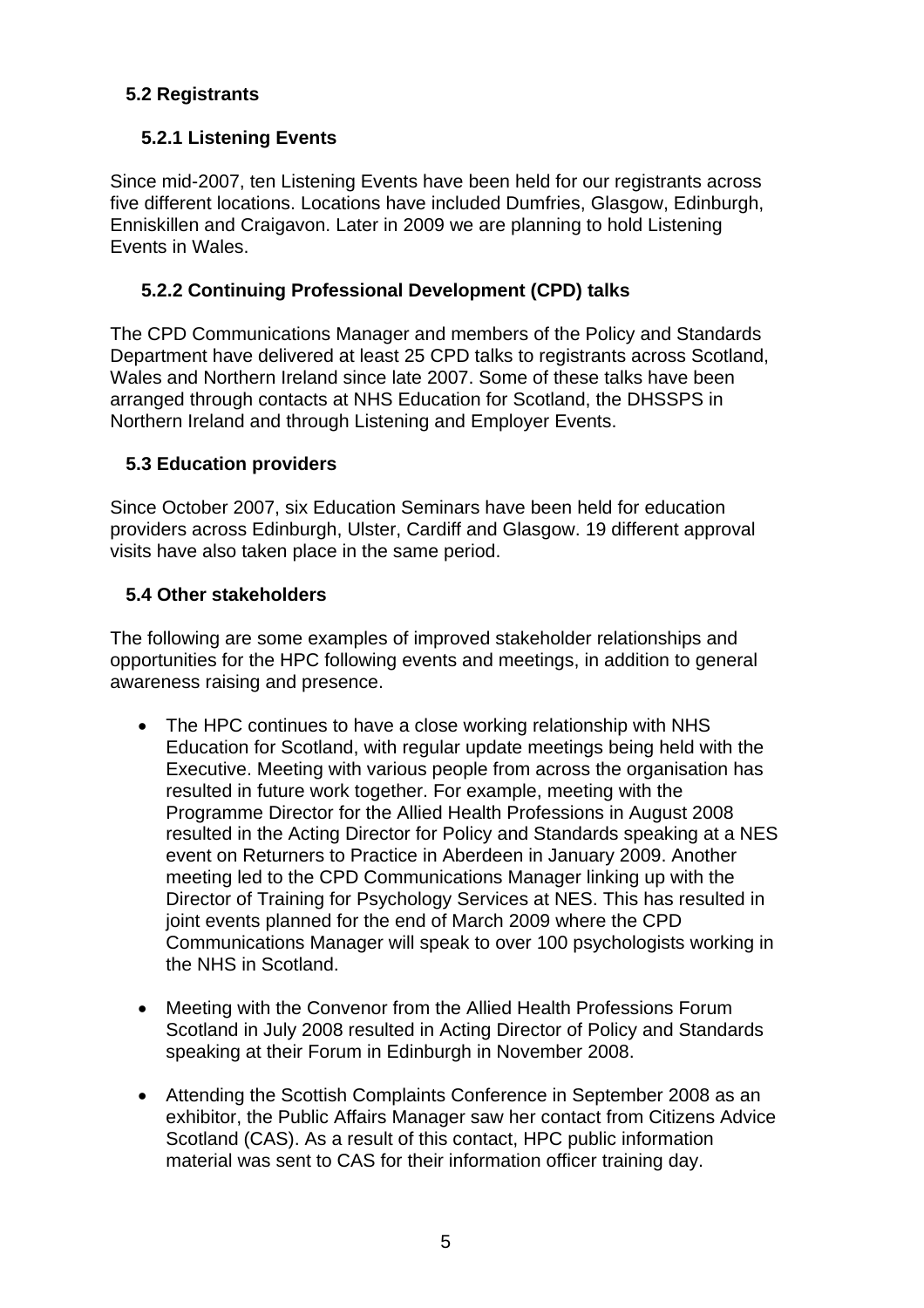• Ongoing relationships with health regulators - such as the General Medical Council, the Social Care Councils and the Pharmaceutical Society of Northern Ireland – with bases in Scotland, Wales and Northern Ireland, has proved invaluable. For example, they have shared information about the political situation and issues to be aware of, relevant organisations to meet with and conferences, events and groups for the HPC to be involved in.

## **5.5 'Steering group' involvement**

HPC's Chief Executive is a member of 'steering groups' set up by the Scottish Government Health Directorates following the government White Paper Trust, Assurance and Safety – The Regulation of Health Professionals in the  $21<sup>st</sup>$ Century (2007)*.* These include the overarching implementation steering group and the extending professional regulation steering group.

The Chief Executive is also a member of the UK regulators / Scottish social care agencies regulators' liaison group, while the Director of Operations and Public Affairs Manager sit on the Regulation of Healthcare Support Workers four country steering group.

# **6.0 Scotland**

A significant amount of work has been done to build links with key stakeholders and to continue to develop communications with Scotland. Scotland is of particular importance as the statutory regulation of new professions is a devolved matter. The Scottish Parliament and Government will therefore be charged with taking these proposals forward.

Since late 2007 the aim has been to visit Scotland on a regular basis to develop networks and hear about Scottish specific issues, provide updates on the work of the HPC and have a more visible presence with key stakeholders. There has been a total of 34 meetings, conferences and other events where the Public Affairs Manager and members of the Executive has played an active role.

Relationships with many key stakeholders across Scotland, especially within the Health Directorates of the Scottish Government and other key organisations such as NES, the Allied Health Professions Forum Scotland (AHPFS), healthcare regulators and Scottish representatives from professional bodies have significantly improved as a result of this focus.

### **6.1 Scottish Parliament exhibition and reception**

We hosted a week long exhibition in the Scottish Parliament in March 2008 to raise awareness of the HPC's role in enhancing public protection.

An evening reception was also held with the Cabinet Secretary for Health and Wellbeing emphasising in her speech 'our current commitment to UK-wide regulation, sensitive to Scotland's needs.' Over 80 key stakeholders attended including many MSPs, members from the Scottish Health Directorates, health organisations, fellow regulators, professional bodies and education providers.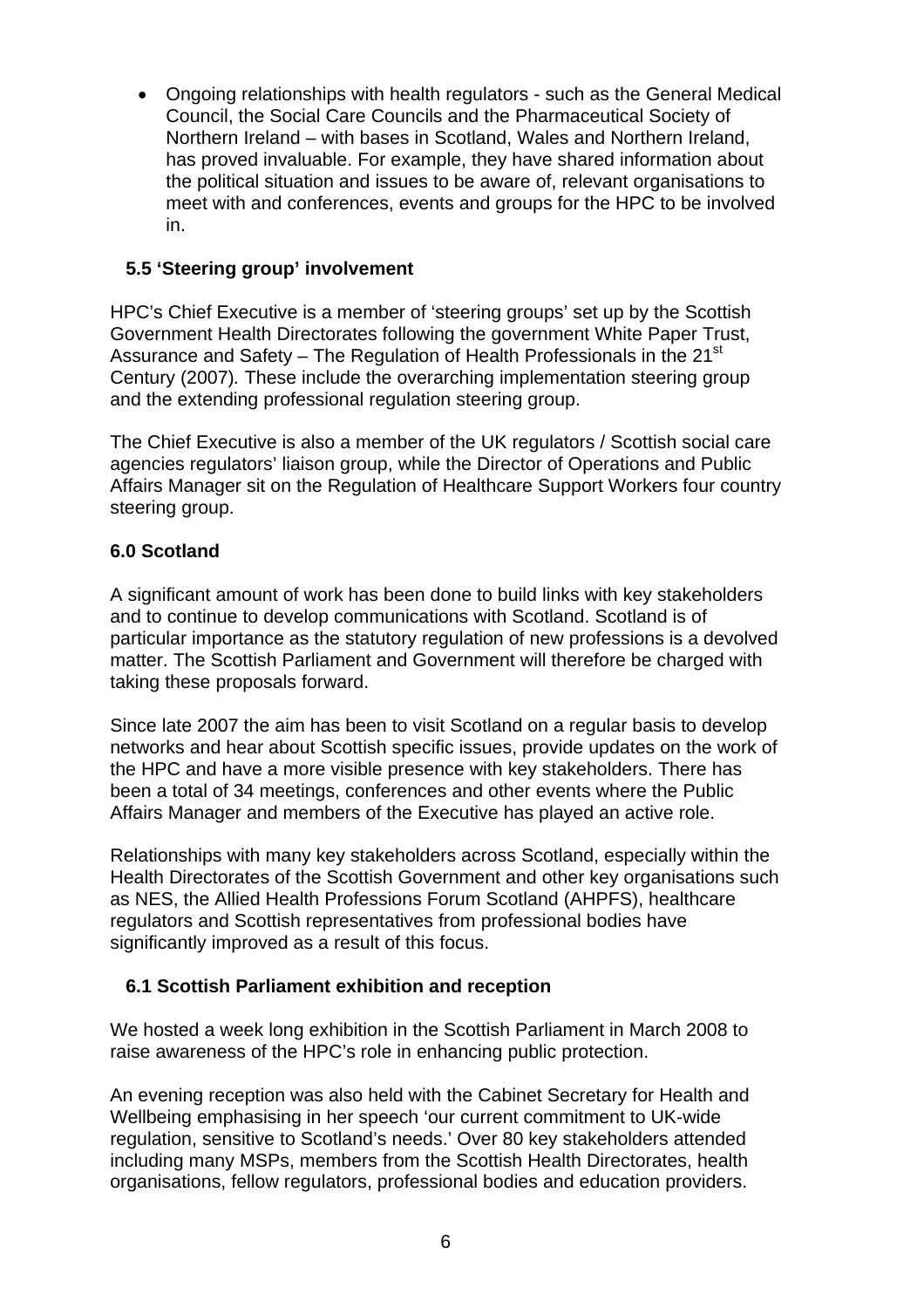This laid the foundation for relationships and exposed Scottish stakeholders to the work of the HPC and our future priorities.

## **7.0 Northern Ireland scoping visit and ongoing engagement**

HPC's Public Affairs Manager and Director of Policy and Standards visited Northern Ireland for a few days in September 2007 to meet with various stakeholders.

The purpose of the trip was to enhance links with key stakeholders, improve communication channels and find out about any specific Northern Ireland issues. The trip was part of the broader communications objective to influence the regulatory agenda through ongoing dialogue and engagement with key stakeholders.

During this trip, meetings were held with:

- Phelim Quinn, The Regulation and Quality Improvement Authority (RQIA);
- Martin McLaughlin and others from Department of Health, Social Services and Public Safety (DHSSPS);
- Alan Walker, General Medical Council Northern Ireland;
- Tom Sullivan, Chartered Society of Physiotherapy, and Allied Health Professions Forum Members in Northern Ireland;
- Raymond Blaney and Brendan Kerr, Pharmaceutical Society of Northern Ireland (PSNI);
- Brendan Johnson, Northern Ireland Social Care Council (NISCC);
- Hugh Mills, Independent Health and Care Providers;
- Paul Meehan, NI Ambulance Services; and
- Damian McAlister, the Royal Hospitals (Part of Belfast Health and Social Care Trust).

Communication has been ongoing with many of these stakeholders since these initial meetings. For example, Alan Walker from the GMC has provided information on political party conferences and locations for the Employer and Listening Events.

While engagement with Northern Ireland has been ongoing through various channels such as Listening Events, Employer Events, Education Seminars and attendance at conferences and events, the Chief Executive and Public Affairs Manager also visited Belfast in February 2009 to meet with:

- Joyce Cairns, DHSSPSNI;
- Brendan Johnson, NISCC; and
- Trevor Patterson and Mark Neale, PSNI.

The reason for this visit was to find out about Northern Ireland's priorities regarding regulation and to provide an update on the work of the HPC.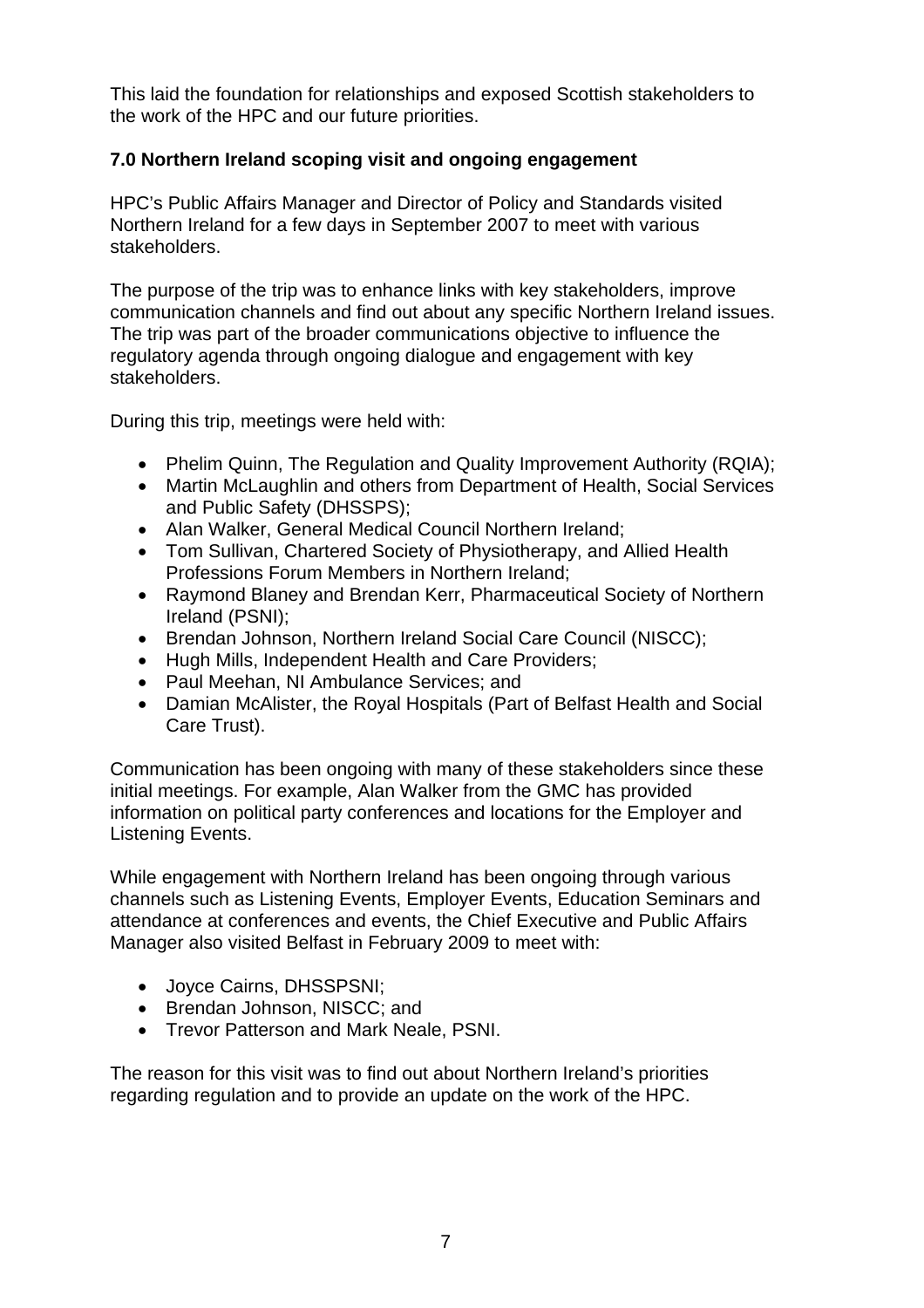### **8.0 Wales scoping visit and ongoing engagement**

Michael Guthrie, Acting Director of Policy and Standards, and Nina Blunck, Public Affairs Manager, visited Wales in September and November 2008 to meet with key stakeholders.

While contact with various stakeholders in Wales has been occurring through events such as the Welsh Labour Party conference and Employer Events, it was thought that a visit to meet with many stakeholders would be beneficial to build links and improve communication channels. The Welsh Assembly White Paper event in May 2008 exposed us to many different stakeholders and a subsequent trip was thought to be beneficial.

During these trips, meetings were held with:

- Carol Lamyman-Jones, Board of Community Health Council's Wales;
- Stephen Griffiths, National Leadership and Innovation Agency for Healthcare (NLIAH);
- Gerry Evans, Care Council for Wales;
- Mary Gilbert, Jenny Frost, Jan Smith and Dr Owen Crawley, Welsh Assembly Government;
- Ruth Crowder, College of Occupational Therapy;
- Phillipa Ford, Chartered Society of Physiotherapy;
- Alison Stroud, Royal College of Speech and Language Therapy; and
- Darren Hughes, General Medical Council Wales.

Following these meetings it was decided that regular update meetings should be held with the Welsh Assembly Government and with the various professional bodies.

The meeting with the Board of Community Health Council's Wales resulted in improved communication links via their newsletter, especially around the 'Be healthwise' campaign and distribution of public information material.

### **9.0 The future of home country engagement**

### **9.1 Previous recommendations**

In December 2006 the Council decided that given the size of the HPC it would not establish an additional office outside London.

The Council recommended that the Executive should concentrate on directing resources into regular update meetings and contact with stakeholders in Scotland, Wales and Northern Ireland.

### **9.2 Reflecting on the success of the approach and the way forward**

This paper highlights the increased level of engagement with Scotland, Wales and Northern Ireland since the previous Council paper on home country engagement.